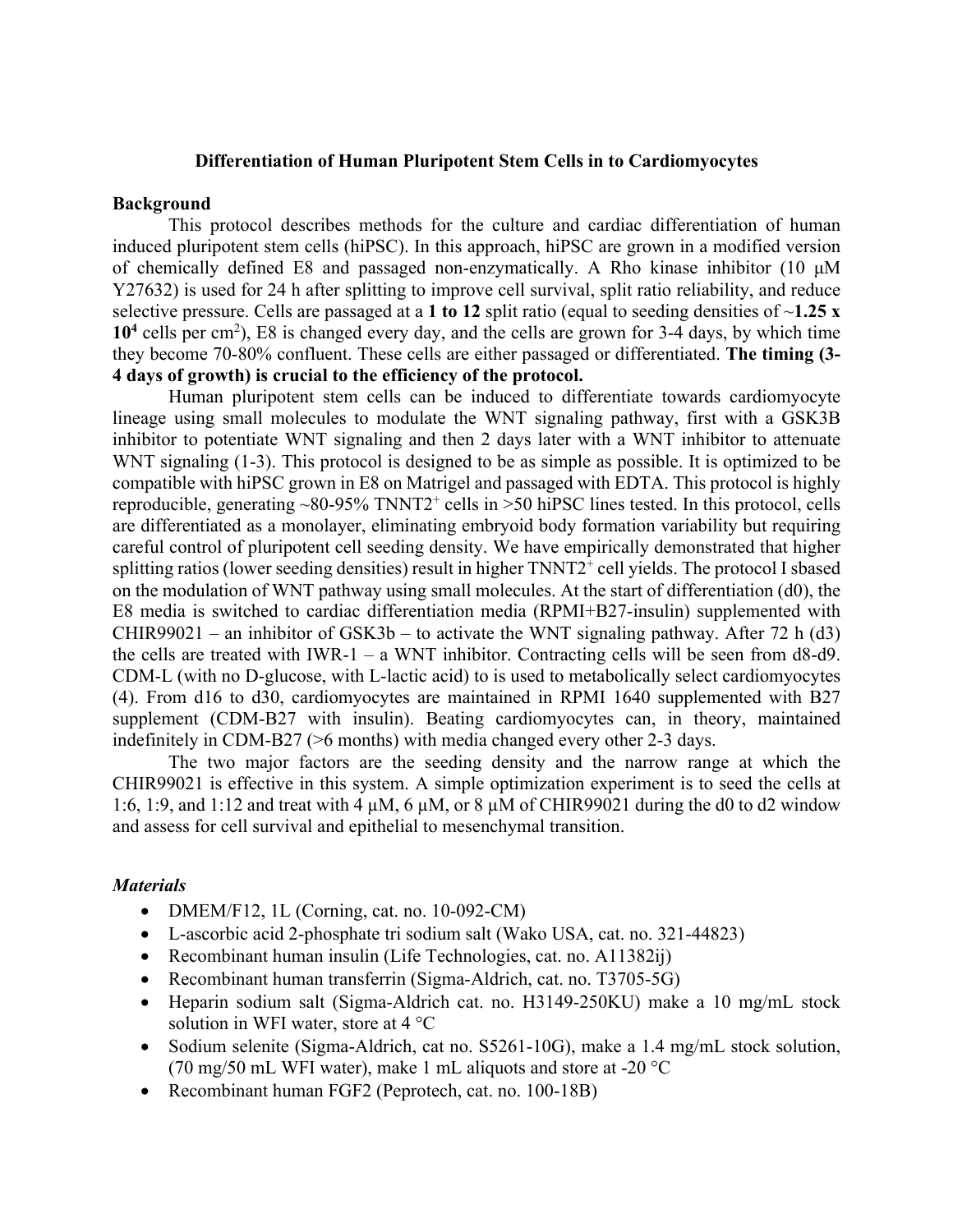- Recombinant human TGFB1 (Peprotech, cat. no. 100-21)
- 500 mL DMEM/F12 (Corning, cat. no. 10-092-CV)
- RPMI 1640 (Life Technologies 11875-093
- B27 Supplement (50X) (Life Technologies 17504044)
- B27 minus insulin supplement (50X) (Life Technologies A1895601)
- IWR-1 (Selleck S7086)
- Matrigel<sup>TM</sup> hESC-Qualified Matrix (Corning, cat. no. 354277)
- Gentle Dissociation Solution (Stem Cell Technologies 07174)
- DPBS without calcium and magnesium (Corning, cat. no. 21-031-CV)
- RPMI 1640 (Corning, cat. no. 10-040-CM)
- Recombinant human albumin (ScienCell, cat. no. OsrHSA-100)
- WFI water (Corning, cat. no. 25-055-CV)
- TrypLE<sup>TM</sup> Select Enzyme (10X), no phenol red (Life Technologies, cat. no. A1217701)
- 1 N HCl (Fisher, cat. no.  $SA48-500$ )
- 10 N NaOH (Fisher, cat. no. SS255-1)
- Y-27632-HCl (Biorbyt, cat. no. orb154626), 10 mM 600 μL aliquots in WFI water, store at -20 $\,^{\circ}$ C
- CHIR-99021-HCl (Biorbyt, cat. no. orb154612), 10 mM stock, 1 mL aliquots in DMSO, store at -20 °C
- 15 and 50 mL polystyrene conical tubes (Corning, cat. no. 352097/352098)
- Luna Automated Cell Counter (Logos Biosystems, cat. no. L20001)
- Cell counting slides and trypan blue (Logos Biosystems, cat. no. L12003/T13101)
- 96-well V-bottom plate (Thermo Scientific, cat. no. 249952)
- Reagent reservoir (Accuflow, cat. no. D520051)
- FBS (Life Technologies, cat. no. 10082-147)
- Coolcell LX (Biocision, cat. no. BCS-405)
- Cyrovials (Greiner, cat. no. 122261)
- 6, 12, 24, 96, 384-well cell culture plates (Greiner, cat. no. 657160, 665180, 662160, 655090, 781091)
- 100 and 145 mm dishes (Greiner, cat. no. 664160, 639160)
- 15 and 50 mL conical tubes (Corning Falcon, cat. nos. 352097, 352098)
- 2 mL aspiration pipettes (Corning Falcon, cat. no. 357558)
- 5, 10, 25, and 50 mL pipettes (Corning Falcon, cat. nos. 356543, 356551, 356525, 356550)
- 250, 500, and 1000 mL PES 0.2 µm filters (Thermo Scientific Nalgene, cat. no. 568-0020, 569-0020, 567-0020)
- 0.6 mL sterile microtubes (Accuflow, cat. no. 280060-S)
- 2 mL sterile microtubes (Accuflow, cat. no. 280200-S)
- Disposable collection canisters (Allied Healthcare Products, cat. no. 20-08-0002)
- 100 mL glass beaker (Fisher)
- Magnetic stir bar (Fisher)
- Magnetic stir platform such as IKA Lab Disc
- Analytical balance such as Mettler Toledo ML204
- pH meter such as Mettler Toledo SevenCompact S220
- Cell culture incubators with  $5\%$  CO<sub>2</sub> such as Panasonic Cell IQ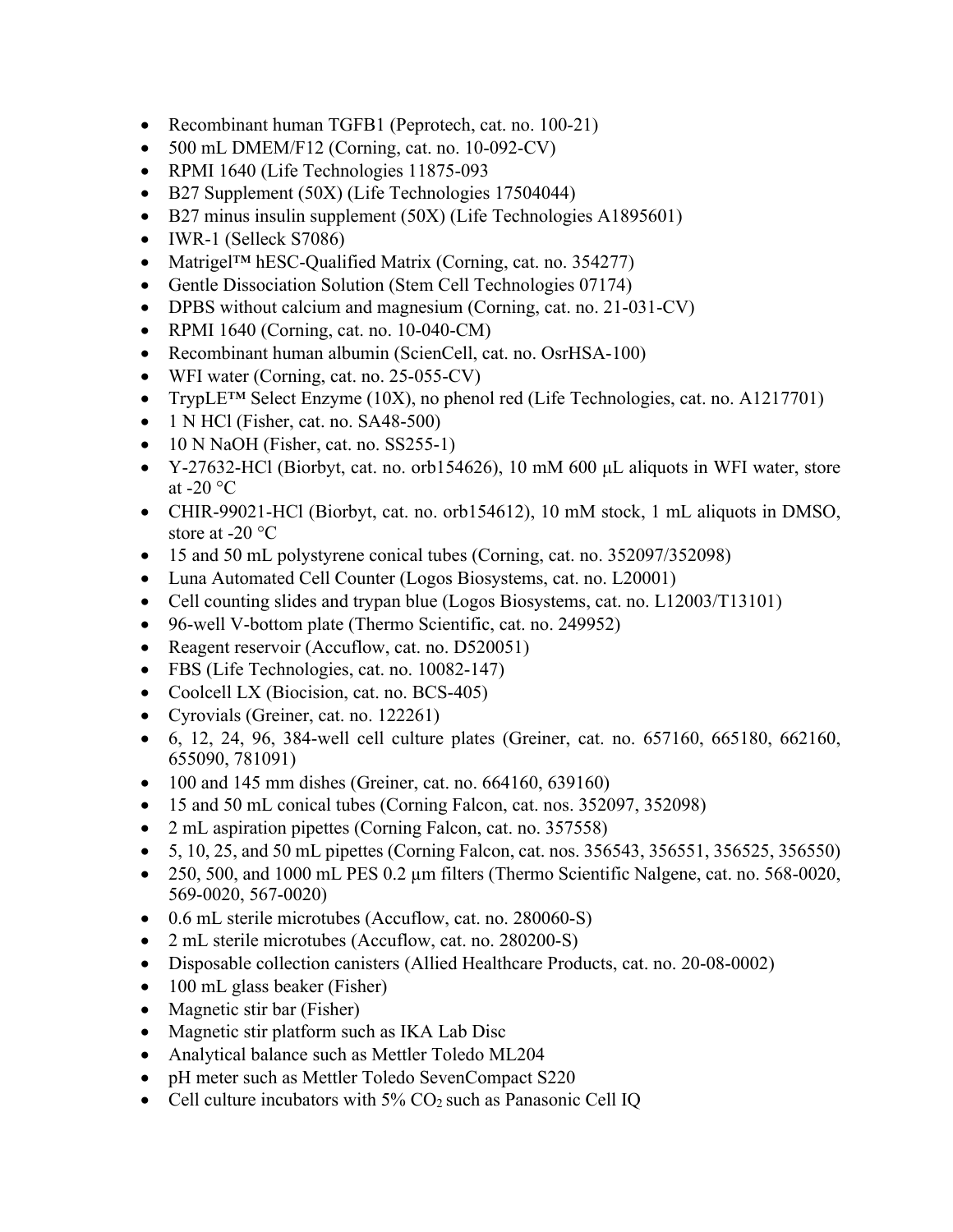- Centrifuge such as Eppendorf 5810 or Sorvall Legend X1
- Class II, Type A2 or better biosafety cabinet such as Labconco Purifier Cell Logic+

**NOTE:** we have found that 5% O<sub>2</sub> (hypoxic) incubators are not essential for the success of this protocol

**NOTE:** we do not place any media in a 37 °C water bath due to concerns of the temperature stability of the FGF2 in the media (Chen et al 2012), bringing the media to room temperature is sufficient and we have not noted any effect on cell growth by using 4 °C media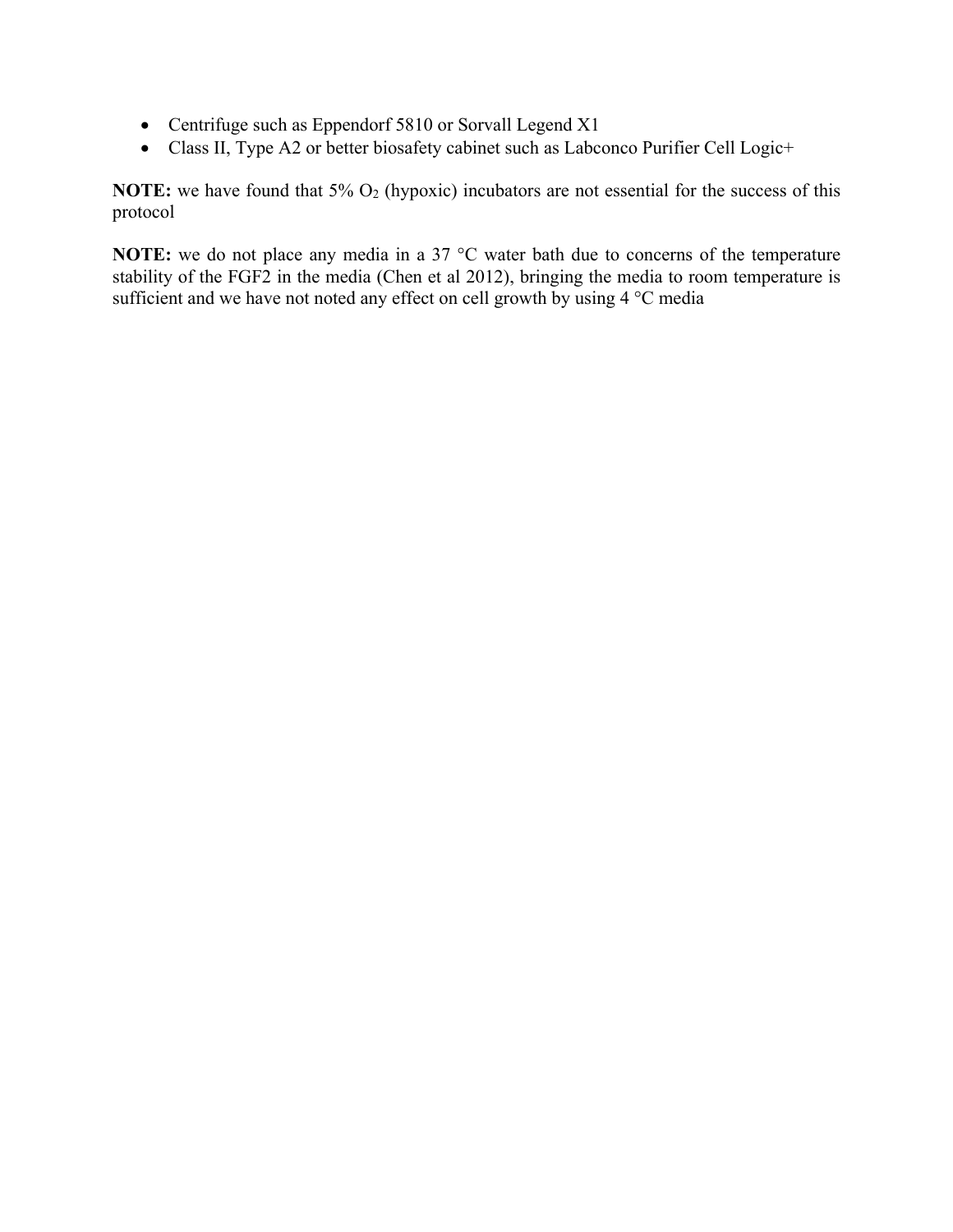# *Making Matrigel-Coated Plates*

Thaw a bottle of Matrigel™ hESC-Qualified Matrix overnight on ice at 4 °C. Prepare aliquots based on the Lot -specific instructions, typically 270-350µl (see product insert). **Make sure to always keep matrigel on ice when thawing and handling to prevent it from gelling.**

- 1. Add one aliquot of Matrigel to 50 mL of 4 °C DMEM/F12 (enough for 4 plates).
- 2. Mix and plate at 2 mL per well of a 6-well plate (or equivalent).
- 3. Place plates at RT for at least 30 min. Plates may be kept at  $37 \degree C$  for 1-2 weeks without risk of wells drying out and being unusable.

**NOTE:** we use 2 mL per well so that the plates do not dry out with extended storage at 37 °C.

# *E8 media*

E8 media is commercially available from ThermoFisher Scientific or Stem cell Technologies. Alternatively, the E8 media can be prepared in the lab as described by *Chen, G. et. al., Nature Methods 8, 424–429 (2011)*. Below are directions for making 100 x 1.5 mL E8 supplement aliquots. This will generate 100 L of E8.

- 1. Add 50 mL of room temperature WFI water to 250 mL cell culture bottle, slowly add 6.4 g of L-ascorbic acid 2-phosphate, inverting intermittently. Mix until clear.
- 2. Place 46 mL of room temperature WFI water in a sterile 100 mL glass beaker with a stir bar on a stir plate, add 2 g of insulin, pH to 3 with 1 N HCl to dissolve  $(\sim 1.4 \text{ mL})$ , pH to 7.4 with 10 N NaOH ( $\sim$ 200 µL), add 500 mg of transferrin, 1 mL of 10 mg/mL heparin sodium salt and 1 mL of 1.4 mg/mL sodium selenite. Make up to 50 mL and add to the ascorbic acid solution.

**NOTE:** Insulin will go back through its isoelectric point and transiently come out of solution as it progresses from pH 3 through to pH 8.4. As it passes pH 7, it will go back in to solution. If the mixture does not stay in solution, then increase the pH with additional 10 N NaOH ( $\sim$ 200  $\mu$ L).

- 3. Add 48 mL of WFI water to a 50 mL Falcon tube, use this to resuspend the contents of 10 x 1 mg vials of FGF2.
- 4. Add 2 mL of WFI water to 2 x 100 µg vials of TGFB1
- 5. Add the growth factors to the 250 mL cell culture bottle, mix well and filter sterilize. Make 1.5 mL aliquots in 2 mL microfuge tubes, label and store at -20 °C.

| w                                       |          |                          |
|-----------------------------------------|----------|--------------------------|
| $DMEM/F12$ with L-glutamine and 1000 mL |          | Corning 10-092-CM        |
| 64 µg/mL L-ascorbic acid 2-phosphate    |          | Wako 321-44823           |
| $20 \mu g/mL$ insulin                   |          | Life Technologies A11382 |
| $5 \mu g/mL$ transferrin                |          | Sigma-Aldrich T3705-1G   |
| 14 ng/mL sodium selenite                | $1.5$ mL | Sigma-Aldrich S5261-10G  |
| $100$ ng/mL FGF2                        |          | Peprotech 100-18B        |
| $2$ ng/mL TGF $\beta$ 1                 |          | Peprotech 100-21         |
| 100 ng/mL heparin sodium salt           |          | Sigma H3149-250KU        |

**E8**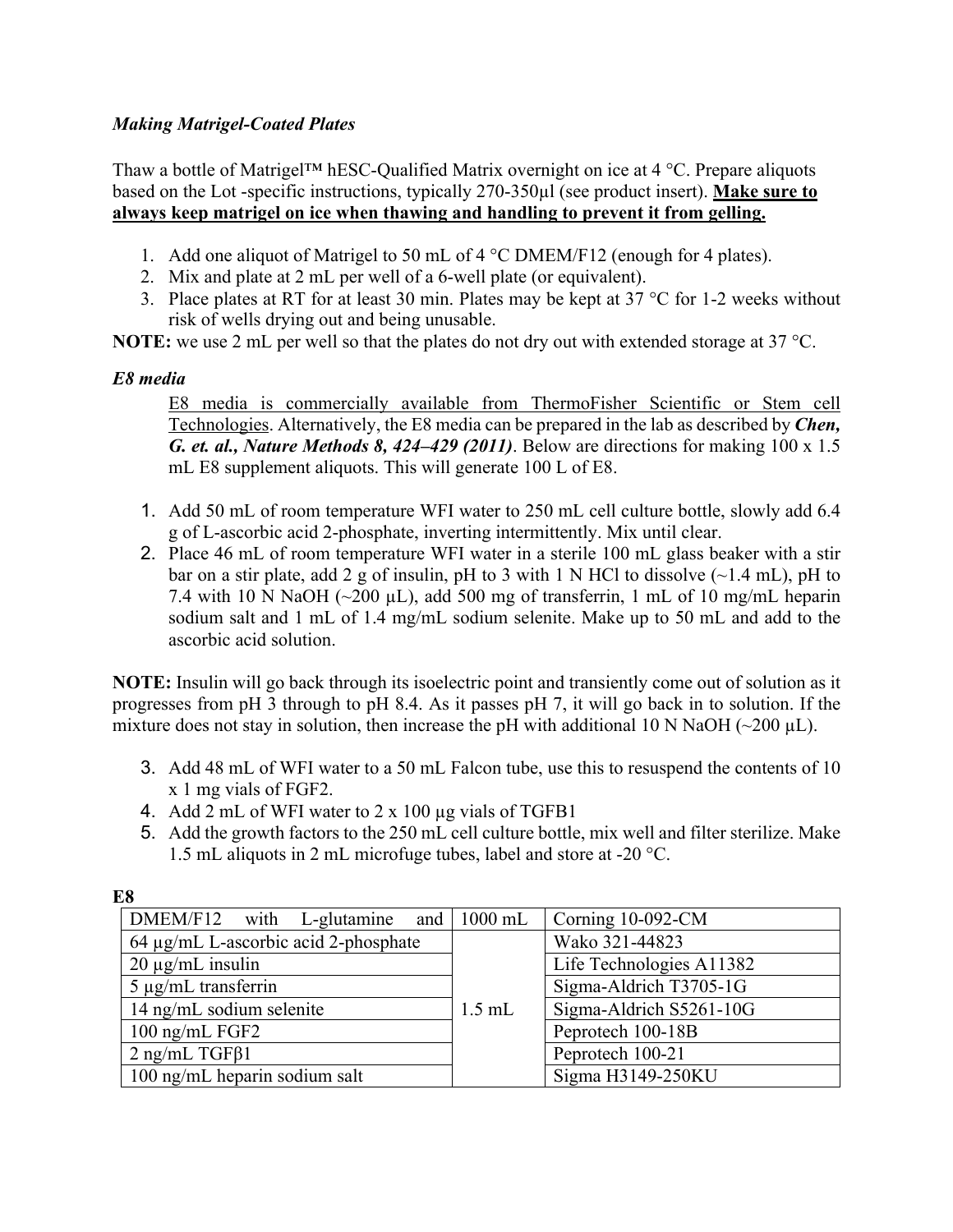Add one thawed aliquot to a bottle of DMEM/F12, filter sterilize, media is stable at 4  $^{\circ}$ C for  $>4$ weeks.

**E8Y**: E8 suplemented with Rho-kinase inhibitor -Y27632

| $\Gamma$<br>ΓO                     | $\sim$ 0.0<br>m <sub>L</sub><br>⊃∪∪ r |                           |
|------------------------------------|---------------------------------------|---------------------------|
| 727632<br>mM<br>11 IV/I<br>10<br>u | $\sim$<br>0.2 mL                      | 54626<br>B10rbyt<br>orblo |

Filter sterilize, E8Y is stable in E8 at  $4^{\circ}$ C for  $>4$  weeks.

# *Thawing hiPSC*

- 1. hiPSC should be either generated in house or can be obtained from available depositories e.g Wicell, Coriell or the Stanford CVI iPSC Biobank.
- 2. Remove vial from liquid nitrogen, place in  $37 \text{ °C}$  water bath until only a sliver of ice remains. Transfer the vial content dropwise  $(\sim 1 \text{ mL})$  to a 15 mL conical tube filled with 4 ml of pre-warmed E8Y.
- 3. Centrifuge at  $200 \times g$  for 4 min. Carefully aspirate the supernatant. Re-suspend the cell pellet in 2 mL of E8Y and transfer to 1 well of a Matrigel-coated 6-well plate
- 4. Change media every 24 h with fresh E8 (without Y27632). Cells should be 70-80% confluent in 3-4 days, but could take longer depending on the viability of the iPSCs.

# *Daily E8 medium change*

- 1. Aspirate medium in wells. Be careful not to use the same aspiration tip on different cell lines
- 2. Add 2 mL of E8 per well. Repeat for 3-4 days total.

Passage of hiPSC with Gentle Dissociation Solution

- 1. Ideally cells should have reached 60-80% confluence in 3-4 days (adjust split ratio accordingly, typically 1/6-1/12.
- 2. Aspirate the E8 culture medium.
- 3. Add 2 mL per well of Gentle dissociation Solution, incubate for 6-8 min at RT (in hood)
- 4. Whilst waiting, aspirate medium from Matrigel-coated plates and replace with 1 mL of **E8Y.**
- 5. Aspirate Gentle Dissociation Solution from each well.
- 6. Add 1 mL of **E8Y** medium to the well. Gently detach the colonies by scraping with a serological pipette or a cell scraper. Add 6 mL of **E8Y** for a 1:6 split.
- 7. Mix gently and transfer 1 mL in each well of the 6-well plate (2ml per well total volume).

**NOTE:** In this protocol we aim to keep the pluripotent cells in the logarithmic growth phase. Cells should not be allowed to become more than 90% confluent (i.e. 90% of the culture surface covered with cells).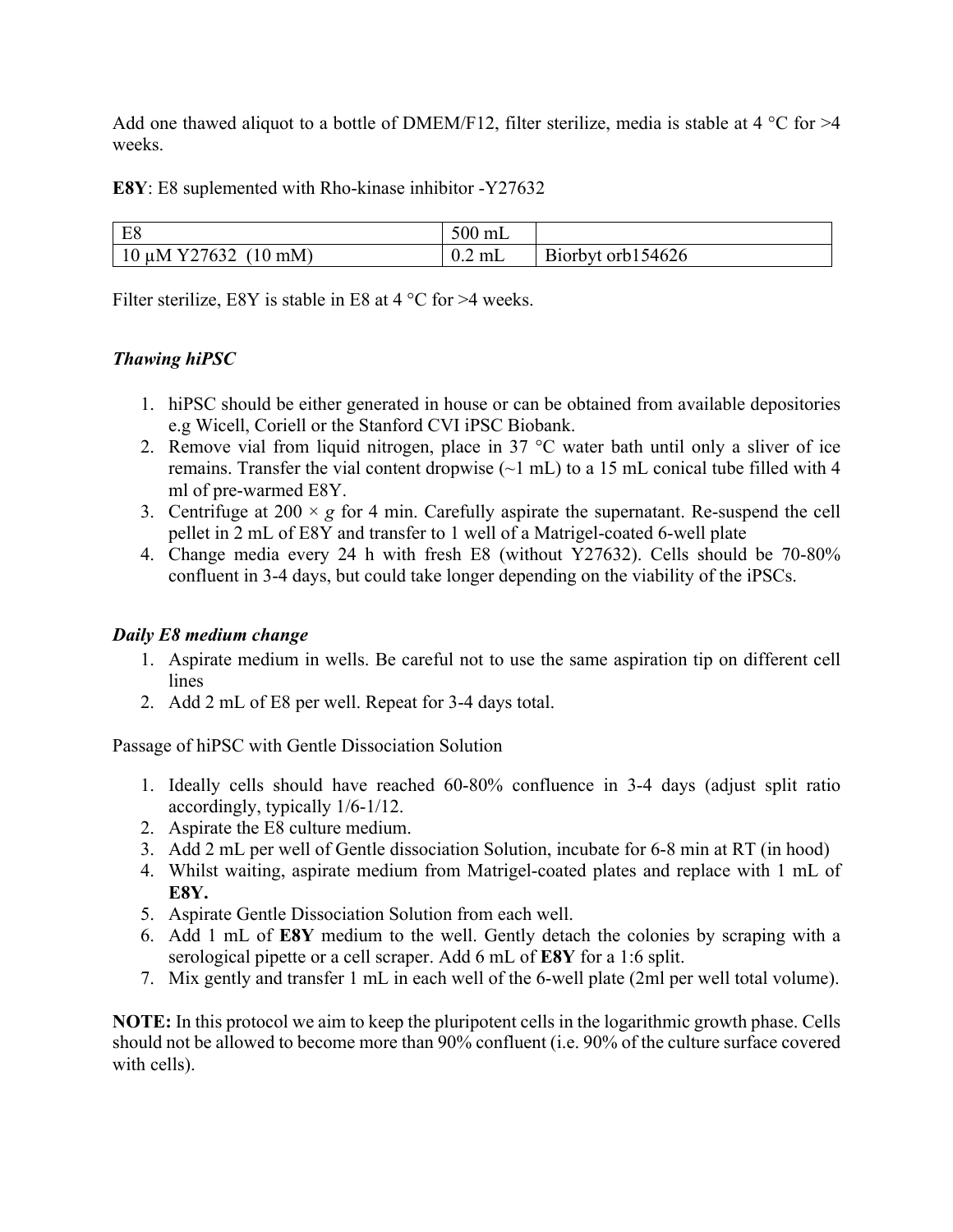# *Preparing Cardiomyocyte Differentiation Media: CDM, CDM-C, CDM-IWR, CDM-B27, and CDM-L media*

## *CDM medium*

- 1. Thaw a vial of B27 minus insulin supplement overnight at 4°C.
- 2. Add 10ml of the supplement to 0.5L of RPMI media.

| RPMI 1640                          | $0.5$ I | Life Technologies 11875-093 |
|------------------------------------|---------|-----------------------------|
| B27 minus insulin supplement (50X) | 10ml    | Life Technologies A1895601  |

### **Day 0: Beginning differentiation with CDM-C medium**

#### *CDM-C medium*

| DΜ                                             | $50 \text{ mL}$ |                   |
|------------------------------------------------|-----------------|-------------------|
| $\frac{1}{2}$ 6 µM CHIR99021-HCl (10 mM stock) | 30<br>`uL       | Biorbyt orb154612 |

CDM-C is stable at 4  $\degree$ C for  $\sim$ 2 weeks.

- 1. Aspirate E8 medium in all wells
- 2. Add 3 mL of CDM-C per well
- 3. Return to the incubator incubate for 48h

**NOTE:** Some cell death will be noted; hPSC that undergo epithelial to mesenchymal transition will result in higher cardiomyocyte yield than those that maintain an epithelial morphology.

#### **Day 2: Change to CDM medium (without CHIR99021)**

- 1. Aspirate medium in all wells
- 2. Add 3 mL of CDM per well

#### **Day 3: Change to CDM-IWR medium**

- 1. Aspirate medium in all wells
- 2. Add 3 mL of CDM-IWR per well

#### *CDM-IWR medium*

| JМ                                              | $\sim$ $\sim$<br>mL<br>⊃∪∴ |                           |
|-------------------------------------------------|----------------------------|---------------------------|
| <b>IWR-1</b><br>$(10 \text{ mM stock})$<br>TEM. | μL                         | S7086<br>Selleck '<br>ا ب |

CDM-IWR is stable at 4  $\degree$ C for  $\sim$ 2 weeks.

#### **Day 5 and 7: Change to CDM medium**

- 1. Aspirate medium in all wells
- 2. Add 3 mL of CDM

#### **Day 9 and 11: change media to CDM-B27**

1. Aspirate medium in all wells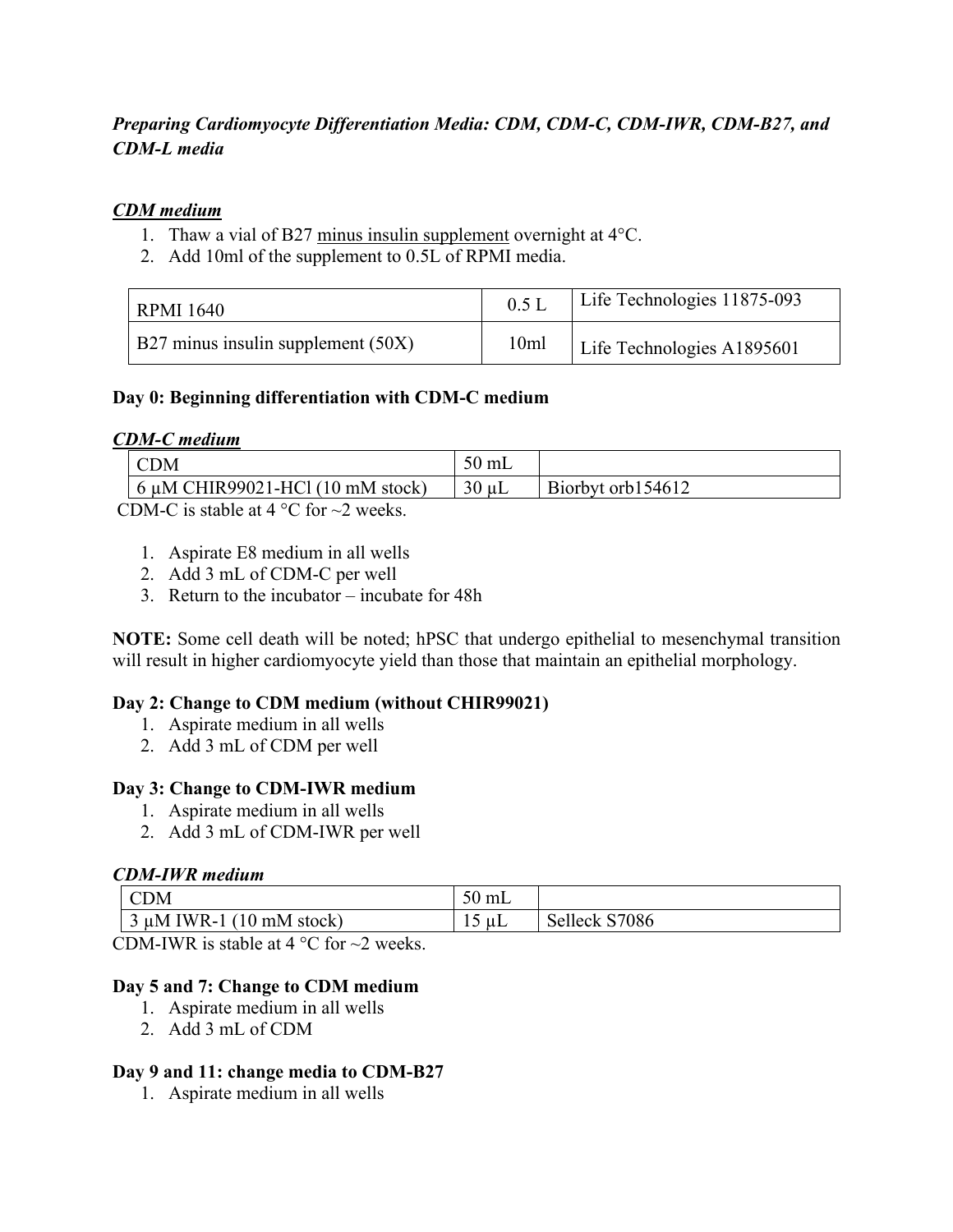# 2. Add 3 mL of CDM-B27

#### *CDM-B27 medium*

| <b>RPMI 1640</b>     | $0.5$ L         | Life Technologies 11875-093 |
|----------------------|-----------------|-----------------------------|
| B27 Supplement (50X) | $10 \text{ mL}$ | Life Technologies 17504044  |

There is no need to filter sterilize, CDM-B27 is stable at  $4^{\circ}$ C for  $\sim$ 4 weeks.

### **Day 13: Change CDM-L medium**

- 1. Aspirate medium in all wells
- 2. Add 3 mL of CDM-L

### *CDM-L medium:*

| RPMI 1640, no Glucose                           | $0.5$ I         | 11879-020                  |
|-------------------------------------------------|-----------------|----------------------------|
| B27 minus insulin supplement (50X)              | $10 \text{ mL}$ | Life Technologies A1895601 |
| Sodium DL-lactate solution $(60\% \text{ w/v})$ | $0.5$ mL        | Sigma L7900                |

CDM-L is stable at 4  $^{\circ}$ C for  $\sim$ 2 weeks.

### **Day 16: Change media to CDM-B27**

- 1. Aspirate medium in all wells
- 2. Add 3 mL of CDM-B27

**NOTE:** At least 3 days of metabolic selection is required. Some non-cardiomyocyte cell types can survive metabolic selection. Selection can be extended up to 6 days.

#### **Day 18-30: maintain cardiomyocytes in** CDM-B27

- 1. Aspirate medium in wells
- 2. Add 3 mL of CDM-B27
- 3. Change media every 2 days

#### *Dissociation of cardiomyocytes and re-plating*

- 1. On Day-30 aspirate medium in wells.
- 2. Wash cells with 2 mL D-PBS.
- 3. Aspirate. Add 1.5 mL of TrypLE (10x), incubate for 10-15 min at 37 **°**C
- 4. Gently pipette up and down with a  $P1000 \sim 5-6$  x to dislodge cells and to break up aggregates. Avoid forming bubbles.
- 5. Transfer cells to a 15 mL Falcon tube, and centrifuge at 300 *g* for 4 min.
- 6. Decant (do not aspirate). Resuspend the cell pellet in 5 mL CDM-B27 and pipette up and down a few times
- 7. Take a small aliquot and count cells with automated cell counter.
- 8. Centrifuge at 300 *g* for 4 min.
- 9. Decant the media.
- 10. Dilute cells to 1 x 106 per mL with **CDM-B27 (+10%KSR).** Filter through a 100um Nylon mesh filter.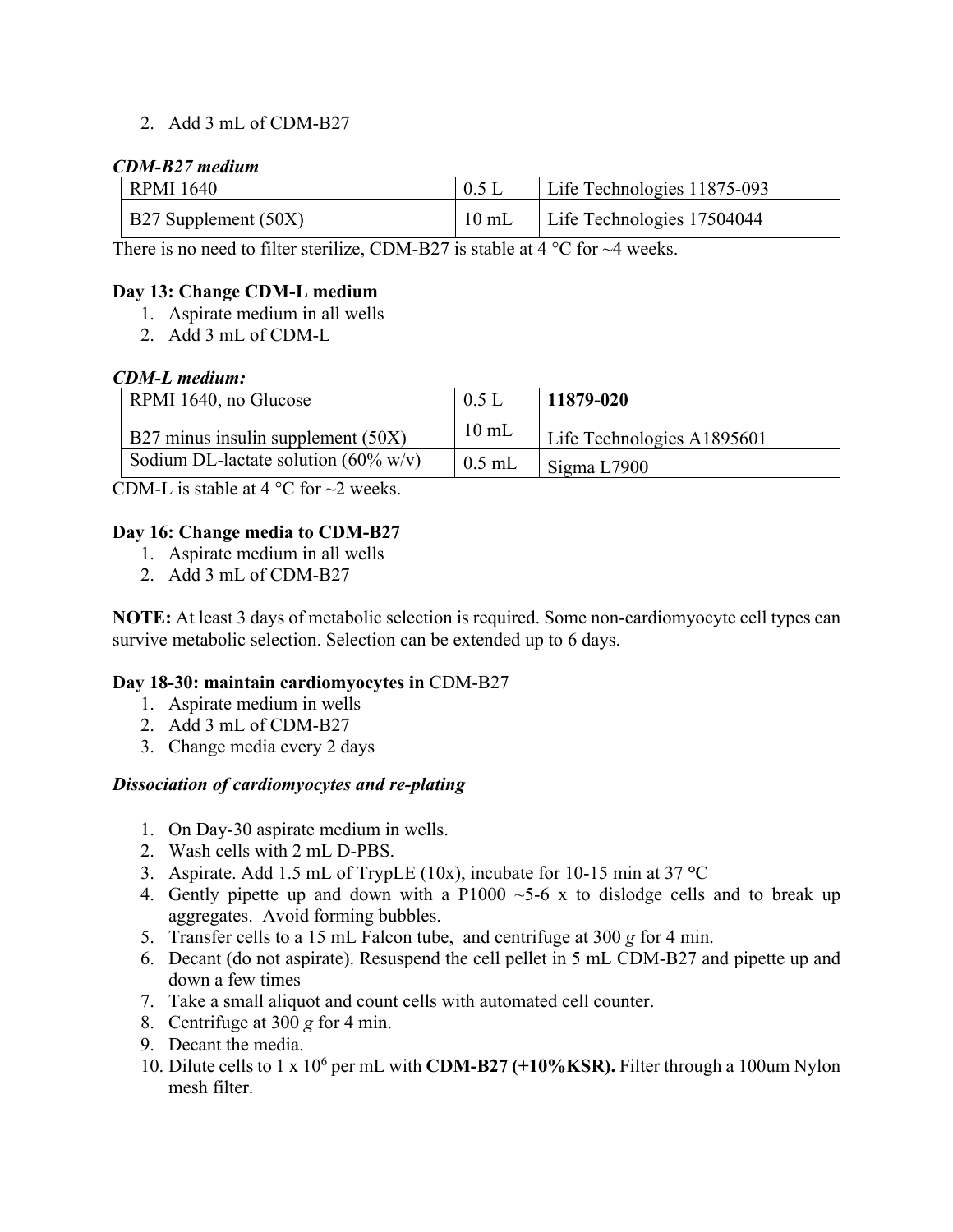- 11. Seed into Matrigel-coated plates (6-well  $@$  1.5 x 10<sup>6</sup> cell per well; 12-well  $@$  7 x 10<sup>5</sup> cells per well ; 24-well plate @ 350,000 cells per well, 96-well plate at 80,000 cells per well, or 384-well plate at 20,000 cells per well
- 12. Change media every other day, cell should resume contraction after ~1-2 days

**NOTE:** We have found a significant improvement in survival by adding 10% Knockout Serum replacement in the CDM-B27 for 48-72h after dissociation.

**NOTE:** The addition of Y27632 or Thiazovivin does not improve cardiomyocyte cell survival after dissociation.

# *Freezing cardiomyocytes*

- 1. After dissociation, follow the protocol up to step 9 (see above).
- 2. Resuspend at  $3-4 \times 10^6$  per mL in Cryostor 10 and transfer 1 mL to a cryovial and place in a Biocision CoolCell. Typically, 1 well of a 6-well plate is frozen in 1 vial (1ml)
- 3. Place CoolCell at -80 °C overnight and then transfer vials to liquid nitrogen. Expect 60- 70% survival after thawing.

**NOTE:** We have also tested BamBamker for the cryopreservation of cardiomyocytes with good recovery.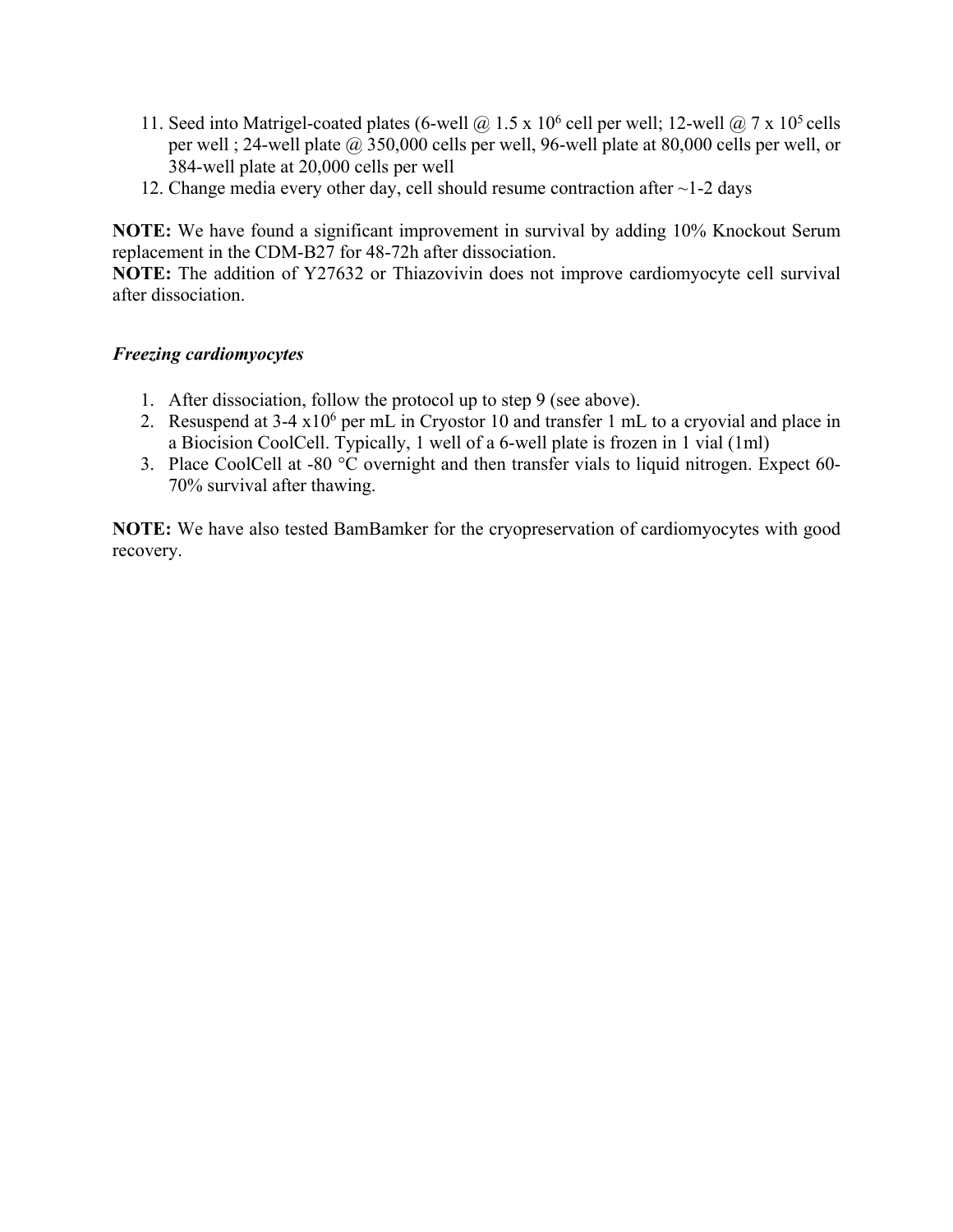#### *Thawing cardiomyocytes*

- 1. Remove vial from liquid nitrogen and place in a 37  $\degree$ C water bath for approximately 1 min until there is just a sliver of ice left.
- 2. Transfer vial contents to a 15 mL Falcon tube, add  $\sim$ 10 mL of CDM-27 supplemented with 10% KSR dropwise.
- 3. Invert to mix then centrifuge at 300 g for 4 min.
- 4. Resuspend pellet in CDM-B27 + 10% KSR at a ratio of  $\sim$ 1 mL per million cells to be plated in a 12-well plate or equivalent.
- 5. After 48 h replace media with CDM-B27 then change media every other day.

### *Representative Images*

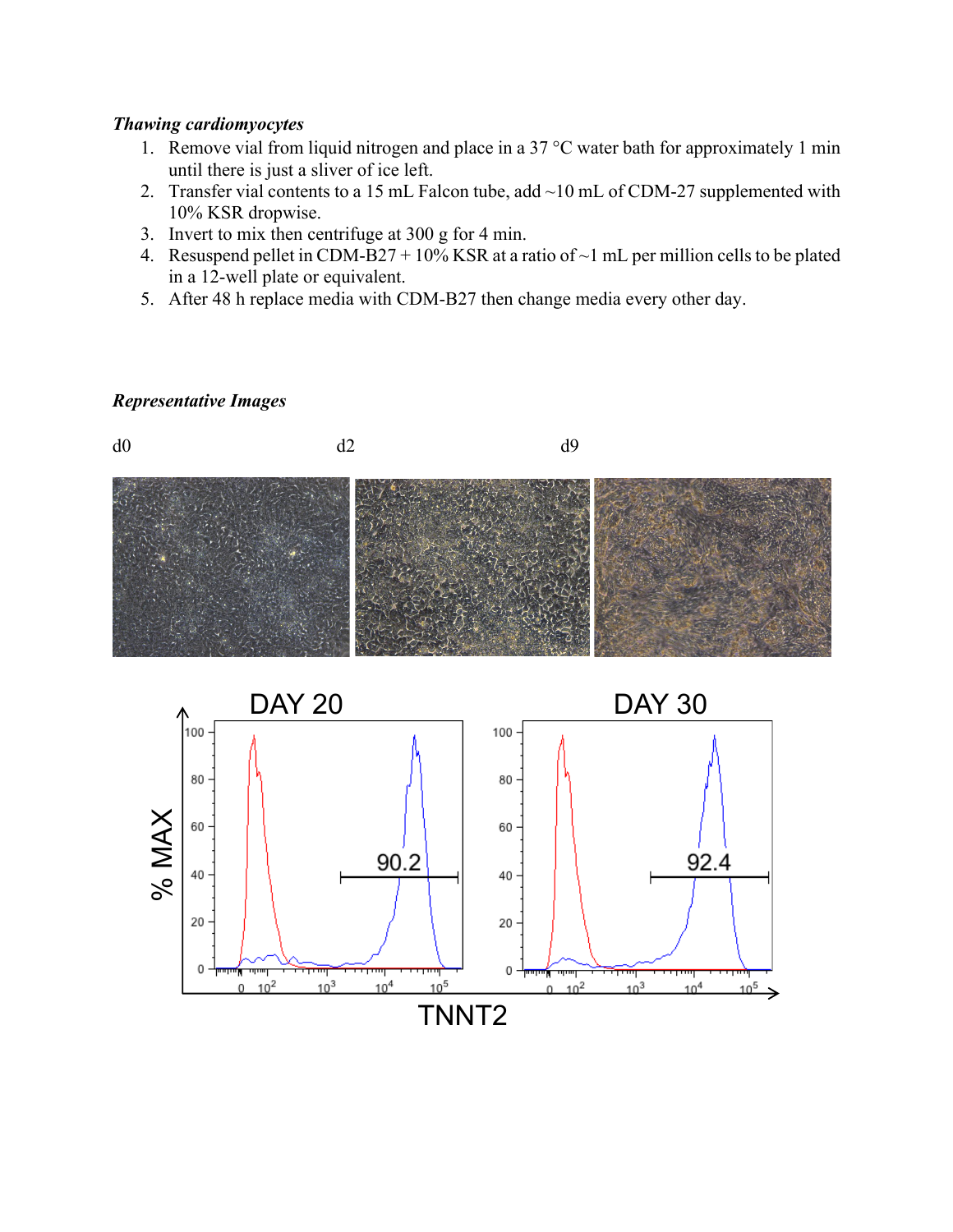# **FACS Analysis of Cardiomyocytes Produced from hiPSC**

# *Background*

Although no good surface marker for cardiomyocytes exists, the intracellular expression of Troponin T is a well-established surrogate for cardiac differentiation efficiency. We will use fluorescence activated cell sorting (FACS) to analyze the efficiency of cardiomyocyte differentiation among our differentiating hiPSC. This method is not suitable for the isolation of cardiomyocytes as fixation and permeabilization is required. The procedure consists of dissociating the cells, permeabilzing with methanol, applying antibodies, and then analyzing by FACS.

# *Materials*

- 1. Day 15+ hiPSC-derived cardiomyocytes
- 
- 
- 4. D-PBS w/o  $Ca^{2+}$  and  $Mg^{2+}$ ) Life Technologies 14190144
- 
- 
- 
- 8. Isotype negative control (mouse IgG1) Thermo MA5-14453
- 9. Anti-Troponin T antibody Thermo MS-295-P
- 
- 
- 12. Zenon® Alexa-488 Mouse IgG1 Labeling KitLife Technologies Z25002

# *Reagents*

- Fixation Buffer: 8% PFA in D-PBS. Make fresh.
- Blocking buffer: 4% BSA / 4% FBS in D-PBS. Filter sterilize store for up to 1 month at  $4^{\circ}$ C.
- Permabilization Buffer: 0.1% Triton-X in D-PBS. Store for up to 2 months at RT.

# *Protocol*

# *Dissociation of cardiomyocyte monolayers*

- 1. On Day-30 aspirate medium in wells
- 2. Wash cells with 2 mL D-PBS
- 3. Aspirate. Add 1.5 mL of pre-warmed TrypLE 10X, incubate for 10-15 min at 37 **°**C
- 4. Gently pipette up and down with a P1000 to dislodge cells and to break up aggregates. Avoid forming bubbles.
- 5. Transfer cells to a 15 mL Falcon tube, and centrifuge at 300 *g* for 4 min.
- 6. Re-suspend the pellet in 2 mL D-PBS (w/o  $Ca^{2+}$  and  $Mg^{2+}$ ) and pipette up and down 10 times.

2. TrypLE 10x Life Technologies A1217701 3. Cell scraper GeneMate T-2443-4 5. BSA Sigma A1470-100G 6. FBS Life Technologies A3160401 7. PFA (20%) Electron Microscope 15713S 10. Falcon FACS Tubes BD Falcon 352235 11. Triton X-100 Sigma X100-100ML